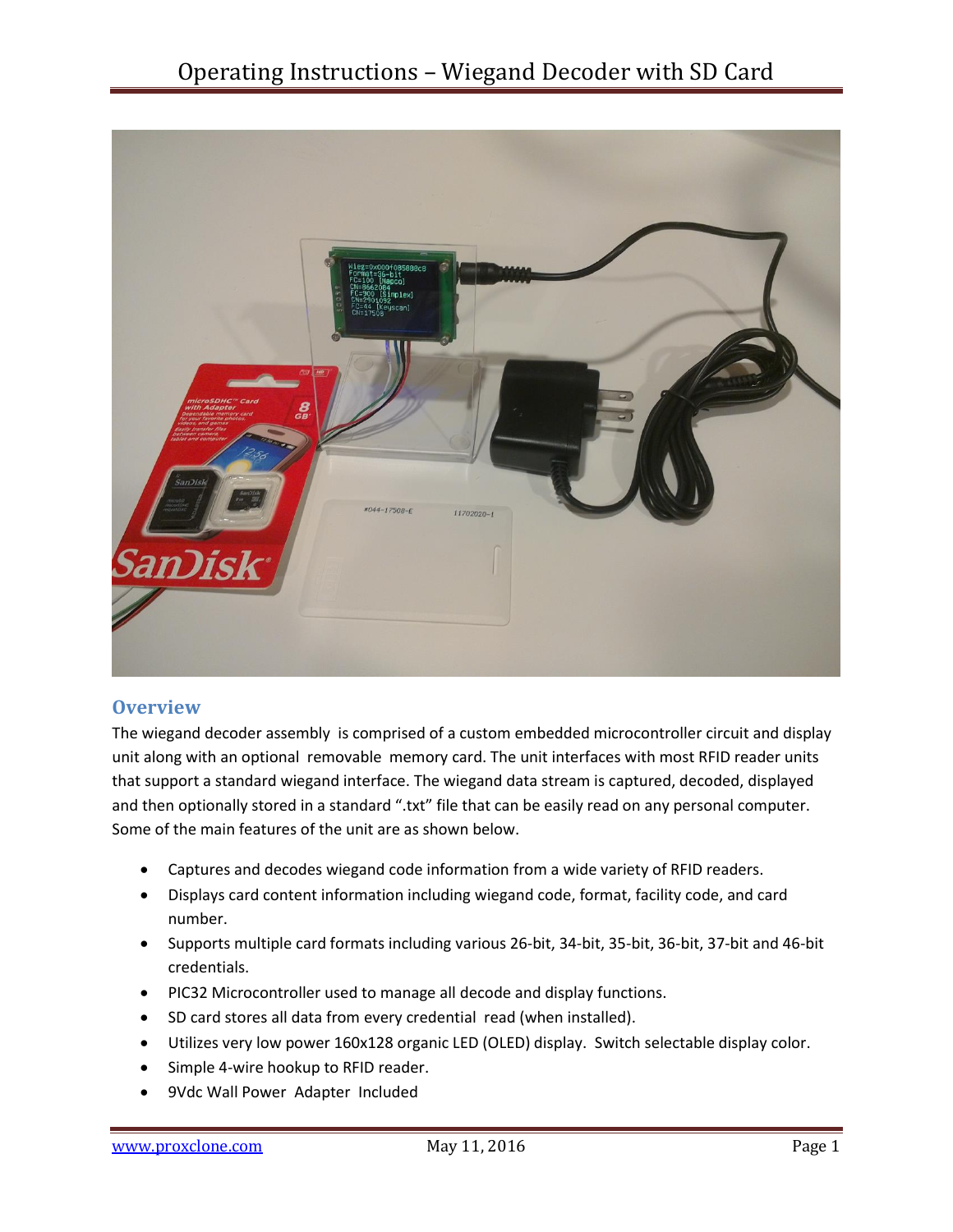# Operating Instructions – Wiegand Decoder with SD Card



Figure 1. Wiegand Decoder Rear View

# **Setup / Operation:**

Note: The RFID Wiegand converter requires the attachment of a commercial RFID reader that outputs a wiegand data stream. The converter decodes the wiegand data stream according to multiple formatting standards and displays the information on the OLED display. Connection to the commercial reader should be as follows:

- Pin 1 Red Wire 9Vdc Power to Reader (\*Optional see note below )
- Pin 2 Black Wire Ground connection to Reader (required)
- Pin 3 Green Wire Data 0 signal from Reader (required)
- Pin 4 White Wire Data 1 signal from Reader (required)

\* Power Connection to reader should be used only if reader is capable of operating with a 9Vdc 500 milliamp power source. The reader can alternatively be powered by a separate power supply.

1. Make sure that the 9Vdc wall adapter power supply is attached to the unit.

2. Connect the reader wires to the screw terminal block as shown in Figure 1 above.

Pin 1 (Red) is on the left and pin 4 (white) is on the right. These terminal block pins are labeled on the circuit board based on the normal reader wire color (Red, Black,Green,White).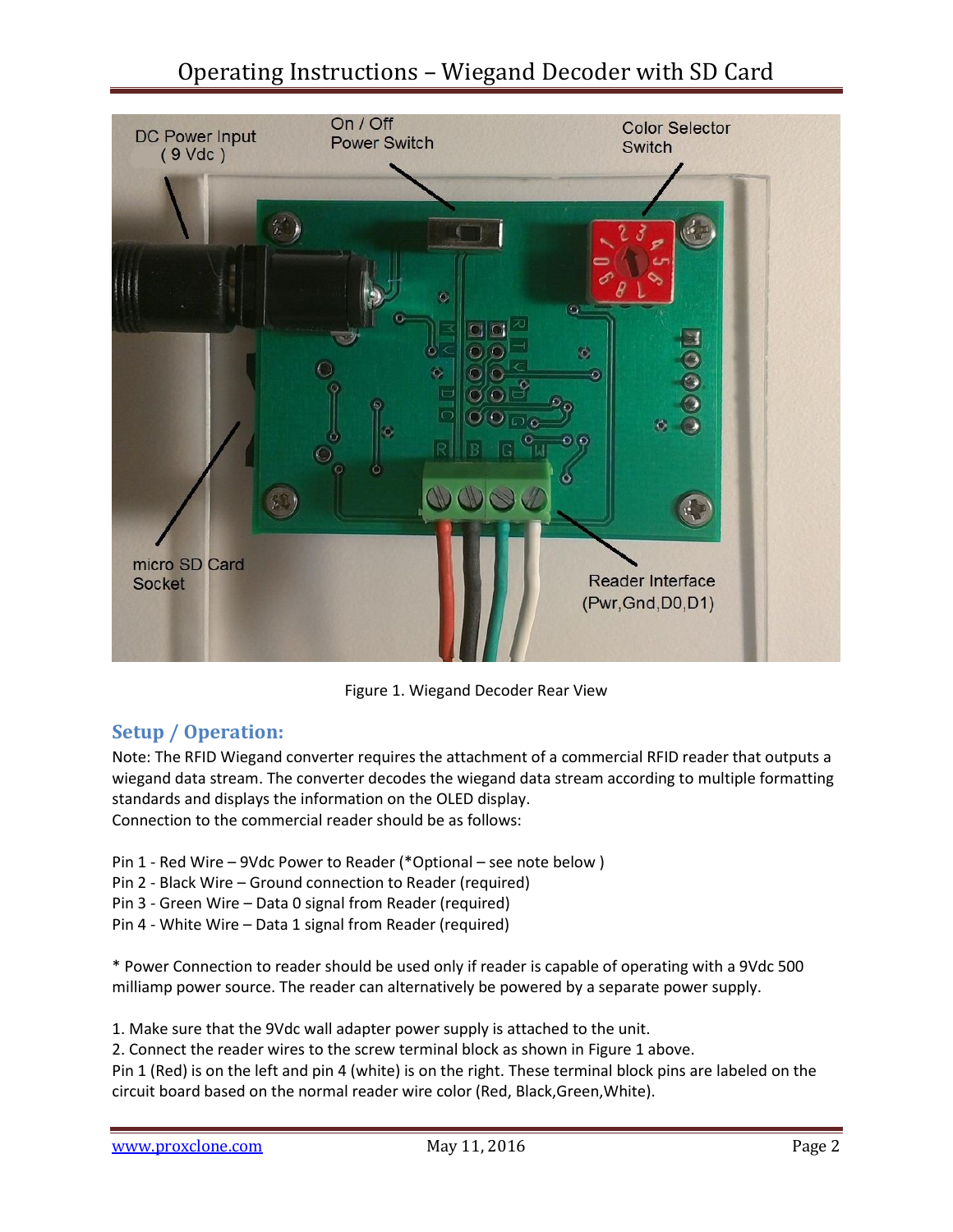3. If desired, select the color of the display by rotating the "Color Selector" switch to one of the following positions using a small screw driver.

- $0 -$  White  $4 -$  Red 1 – Green 5 – Purple
- 2 Blue 6 Orange
- 3 Cyan 7 Yellow

*Note: Positions 8 and 9 are unused and will result in a code of "0" (White).*

3. Turn on the unit using the small slide switch located on the top back of the unit. After allowing a 4 second delay for the reader to power up, the display should indicate one of the three messages shown below based on the state of the optional micro-SD card.



Wiegand Data will be displayed but not stored.



Wiegand Data will be displayed and stored.

\*\* SD Card Found \*\* SD Card Detected Wieg.txt created No storage file found.

A new file will be created. Wiegand Data will be displayed and stored.

4. Place a credential near the reader. The wiegand information sent out by the reader is captured and displayed. A typical card read is shown in the Figure 2 example below.

Line 1 displays the hexadecimal wiegand code that was received from the reader.

Line 2 displays the wiegand length/format information.

Line 3 displays the decoded Facility Code information.

Line 4 displays the decoded card number information.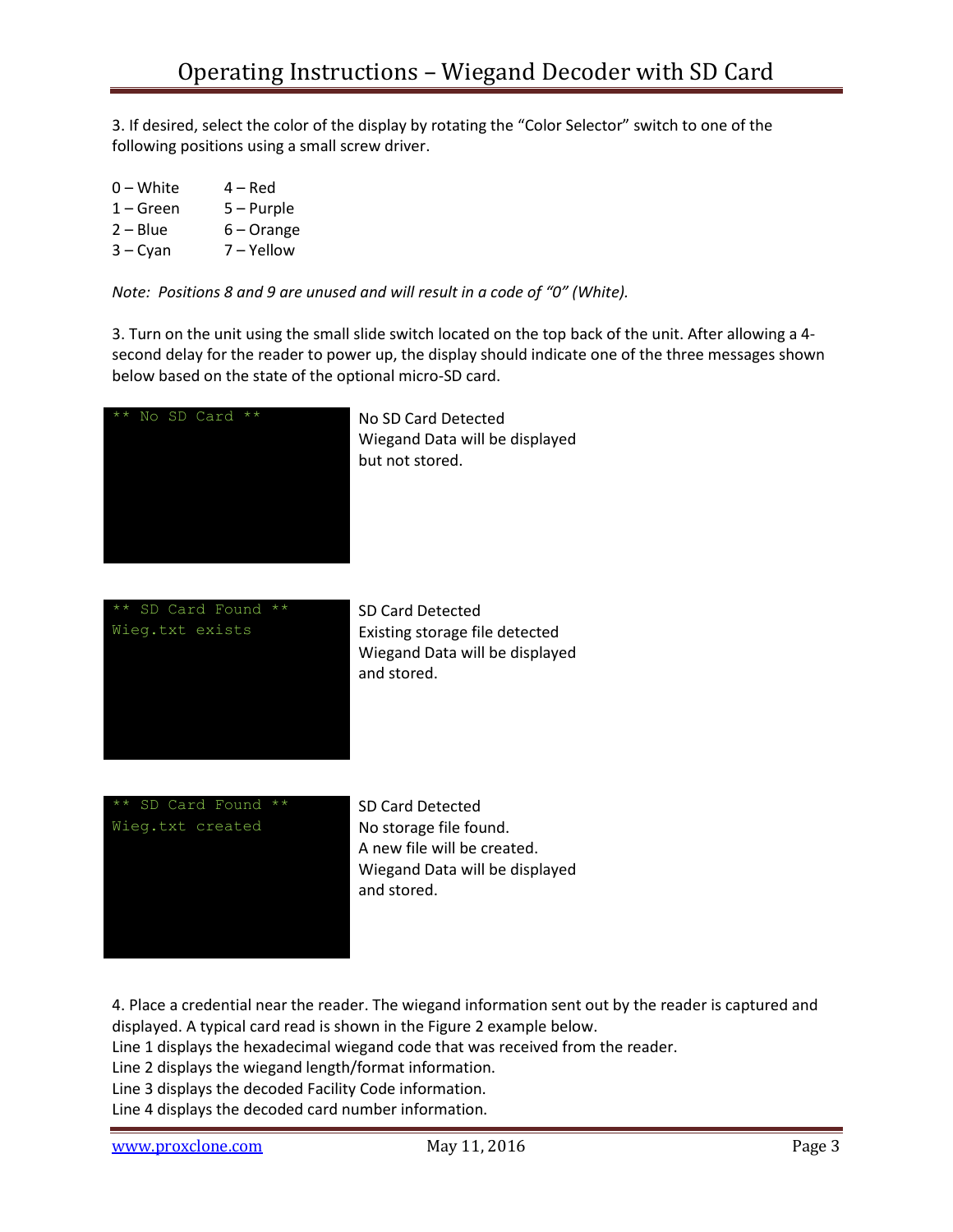Line 5-8 will contain additional decoded card information for wiegand codes that are associated with other supported card formats. In these cases the information received will be decoded for "each" format that is supported by the wiegand decoder firmware.



Figure 2. Example Display for 26-bit card read.

If an SD card has been installed, the same decoded credential information will be appended to the "wieg.txt" file that is stored on the SD card.

## **SD Card Data Format**

Data is written to the wieg.txt file in a standard ASCII text format (See example below) A series of asterisks is used to delineate the information generated from each credential read.

Whenever the unit is power cycled, a "Power Cycle" message is also appended to the "wieg.txt" data. The wiegand decoder unit does not support any Real-Time-Clock capability and therefor no time stamp information can be included with the stored data.

SD Card file contents – Example:

```
Wieg = 0x00000132096e
Format = 26-bit
Fac Code = 153 [H10301]
Card No. = 1207
*****************************
Wieq = 0x3566802740c0Format = 46-bit
Fac Code = 10957Card No. = 1286240
*****************************
---------Power Cycle---------
Wieg = 0x00046461529b
Format = 35 - bitFac Code = 803 [Corp1000]
Card No. = 43341*****************************
Wieg = 0x000f085888c8 [Note that 3 different 36-bit formats are decoded]
Format = 36-bit
Fac Code = 100 [Napco]
Card No. = 8662084
Fac Code = 900 [Simplex]
Card No. = 2901092
Fac Code = 44 [Keyscan]
Card No. = 17508
*****************************
```